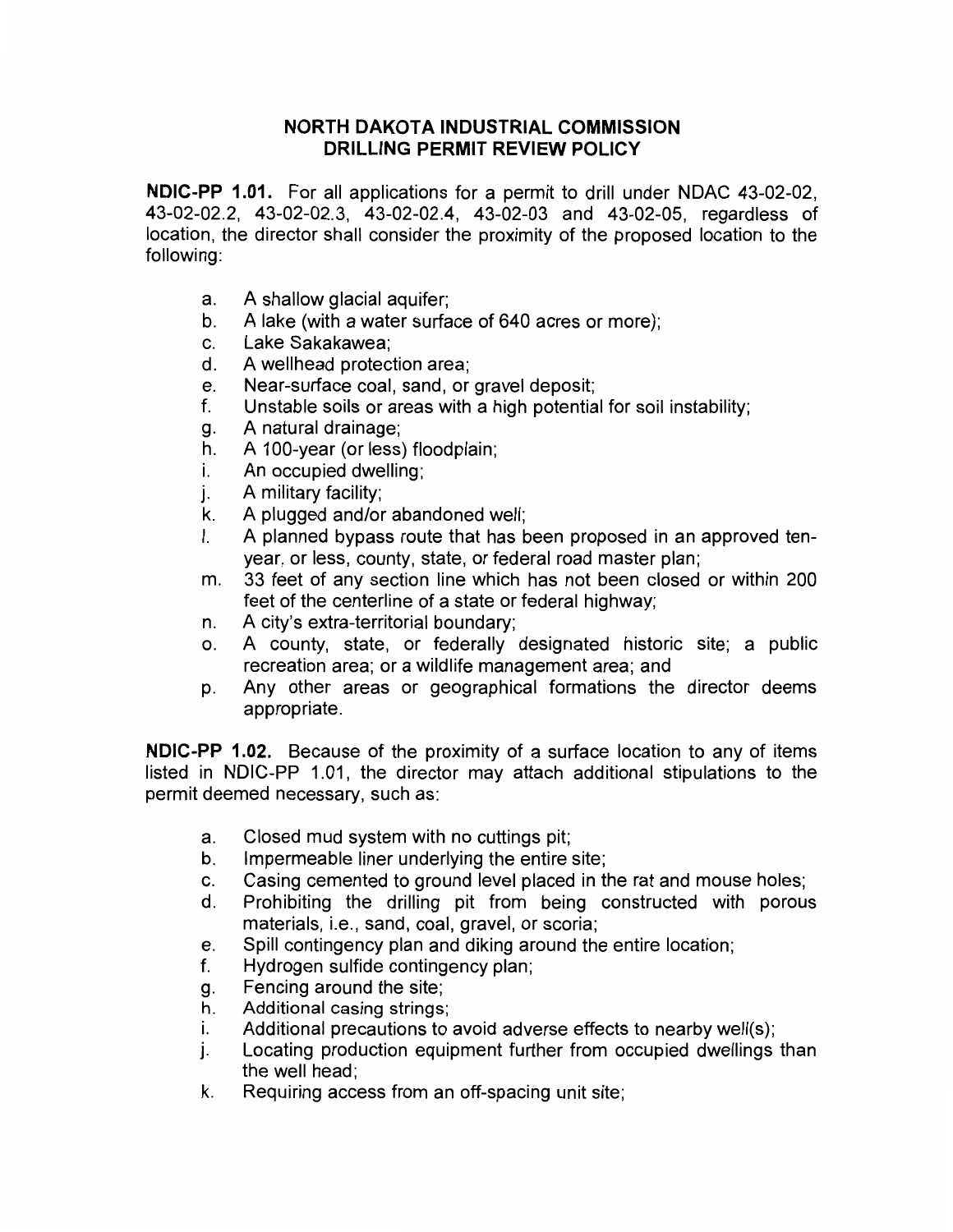- I. Planting of trees to minimize visual impact;
- m. Restrictions on access road location;
- n. Limiting flaring to completion or work over flow back periods;
- o. Restricting excavation during site construction;
- p. Timing limits on construction, drilling and fracture stimulating operations; or
- q. Any other provision deemed necessary.

**NDIC-PP 1.03.** If the proposed location is within 1/4 mile of a military installation, the director shall require documentation that the applicant has notified the applicable military service.

**NDIC-PP 1.04.** If the proposed location is within a wellhead protection area, the director shall require documentation that the applicant has notified the North Dakota Department of Health.

**NDIC-PP 1.05.** If the proposed location is within 33 feet of any section line which has not been closed or within 200 feet of the centerline of a state or federal highway, or is within any setback previously established by the governing body prior to the filing of the application, the director shall require documentation that the applicant has notified the applicable county or township.

**NDIC-PP 1.06.** If the proposed location is an off-spacing unit site, the applicant must provide an affidavit affirming that the surface owner of the pad location agrees to accept the underground burial of cuttings generated from drilling.

**NDIC-PP 2.01.** After May 1, 2014, any application for a permit within the following areas of interest that relates to public lands, shall comply with NDIC-PP 2.02 through NDIC-PP 2.04.

- 1. Black Butte two miles from the maximum elevation of the butte.
- 2. Bullion Butte two miles from the maximum elevation of the butte.
- 3. Camel's Hump Butte two miles from the maximum elevation of the butte.
- 4. Columnar Junipers (Limber Pines) and Burning Coal Vein one mile from the exterior boundary of the former Dakota National Forest.
- 5. Confluence of the Yellowstone and Missouri Rivers two miles from the intersection of the centerline of the riverbeds.
- 6. Elkhorn Ranch two miles from the exterior boundary of the National Park and State Park sites.
- 7. Killdeer Mountain Battlefield State Historic Site one mile from the exterior boundary of each site.
- 8. Lake Sakakawea one half mile from the shoreline at 1850' msl elevation (i.e., the spillway elevation).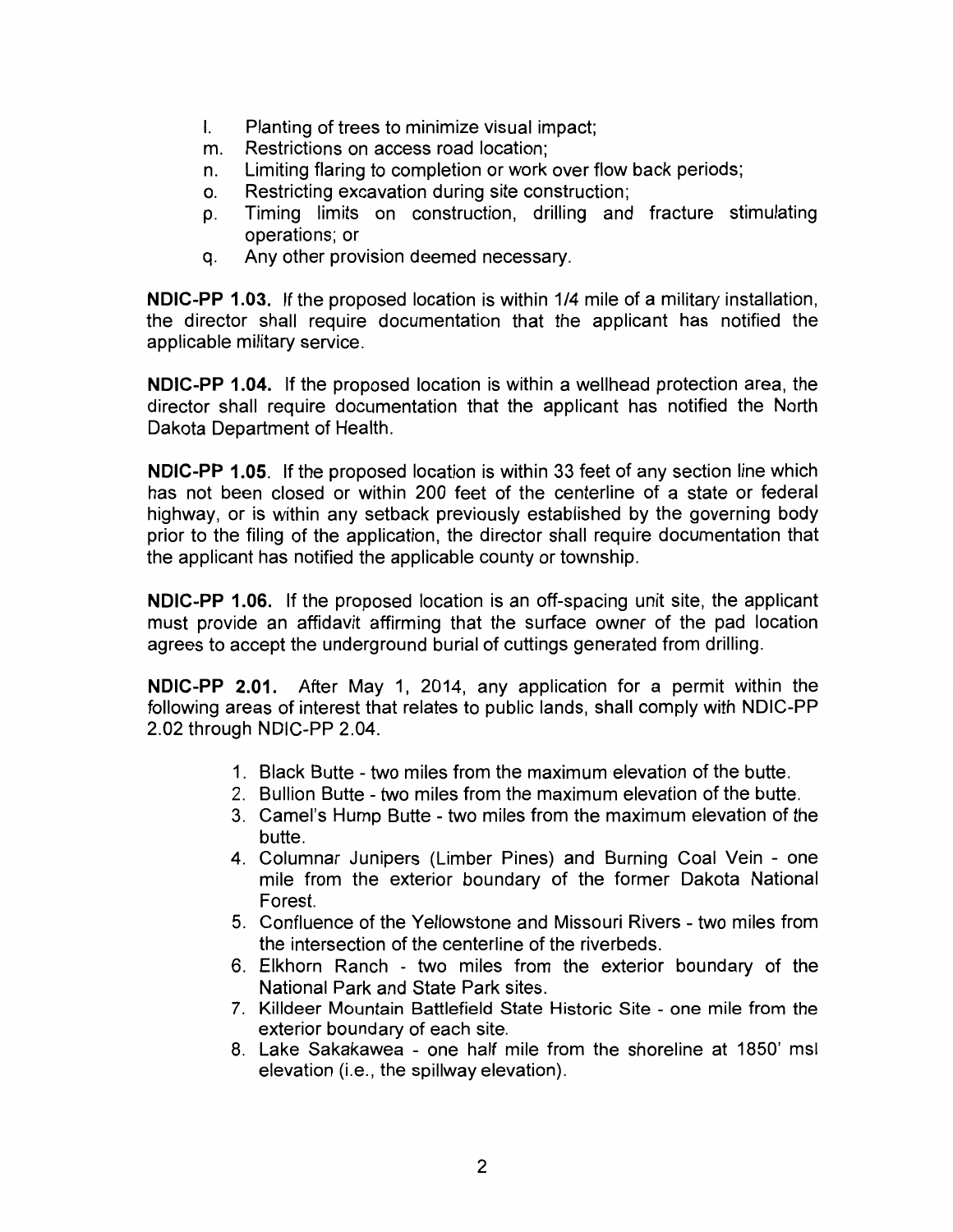- 9. Little Missouri River one mile from the centerline of the riverbed as it is determined at the time of the application.
- 10. Little Missouri River National Grasslands that are designated by the United States Forest Service as backcountry recreation areas;
- 11. Little Missouri State Park as of 1/1/2014 one mile from the park's exterior boundary.
- 12. Pretty Butte two miles from the maximum elevation of the butte.
- 13. Sentinel Butte two miles from the maximum elevation of the butte.
- 14. Theodore Roosevelt National Park two miles from the park's exterior boundaries.
- 15. Tracy Mountain two miles from the maximum elevation of the mountain.
- 16. West Twin Butte two miles from the maximum elevation of the butte.
- 17. White Butte in Slope County two miles from the maximum elevation of the butte.
- 18. Wildlife Management Area not located within any other area of interest - one mile from the exterior boundary.

The director shall maintain a database with the GPS coordinates or legal description of these areas of interest and post a list of the datasets utilized on the Department of Mineral Resources website.

**NDIC-PP 2.02.** The director shall, within five calendar days after receiving an application to drill a well on public land within an area of interest identified under NDIC-PP 2.01:

- A. Post on the daily activity reports section of the Department of Mineral Resources website a notice including all non-confidential permit application information. The posted notice shall include all supporting information or records provided by the applicant which are not confidential. Public comments about public lands within the areas of interest regarding such issues as access road and well location, reclamation plans and timing, noise, traffic, and visual impact mitigation, will be accepted by the Industrial Commission executive director's designee for 10 calendar days after the notice is posted.
- B. Forward the portions of the application that are not confidential to the Director of North Dakota Game and Fish Department, the State Historical Preservation Officer, the Director of North Dakota Parks and Recreation Department, the Director of North Dakota Department of Transportation, the Commissioner of North Dakota Department of Trust Lands, the State Engineer of the North Dakota Water Commission, the State Director of the Bureau of Land Management, the Park Superintendent of Theodore Roosevelt